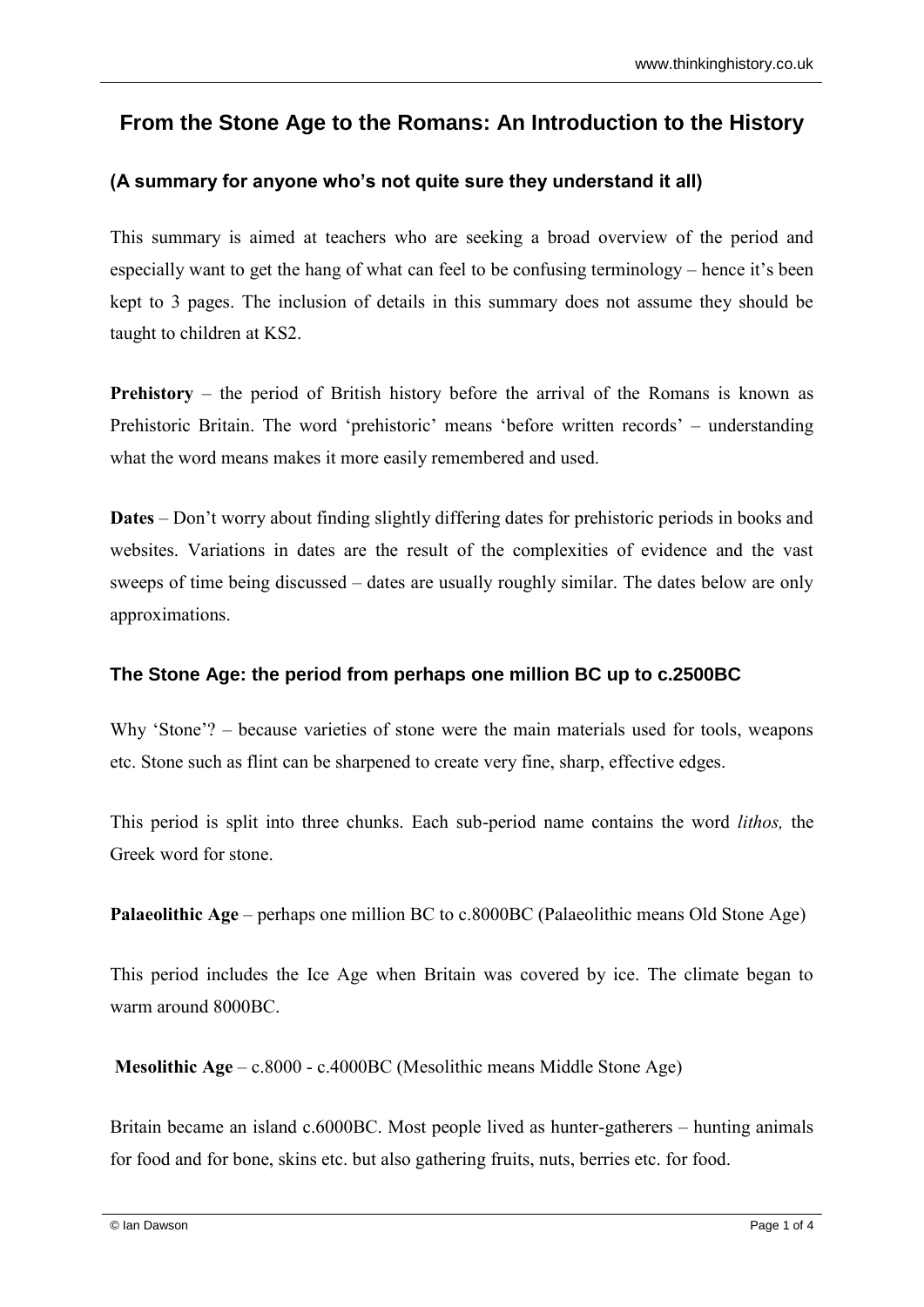Recent research shows that later in this period small settlements had developed, usually near shallow lakes which provided fish. One such settlement was Star Carr in what is now Yorkshire which was inhabited from c.8700BC.

Farming began to develop c.5000BC – c.4500BC

**Neolithic Age –** c.4000BC - c.2500BC (Neolithic means New Stone Age)

Farming spread throughout Britain in this period. The spread of farming was not instant! It probably took about 2000 years but was one of the greatest changes in human history. The transition from hunter-gathering to farming is often called The Neolithic Revolution.

Homes were often thatched rectangular buildings with walls made from wattle (hazel branches) and daub (a mix of clay, straw and dung).

This was also the period when burials first took place in mounds known as long barrows. Henge monuments began to be built including Stonehenge where building began c.3000BC

One of the most famous Neolithic settlements is Skara Brae in Orkney.

#### **The Bronze Age: c.2500BC to c.700BC**

The use of bronze spread because it is a harder, sharper metal than copper and tin used individually. Bronze is a mix of 90% tin and 10% copper, both metals found in Britain. Bronze created better tools, axes, weapons and other objects and could be decorated more easily and attractively.

This period saw the development of many features that were still common in the Middle Ages:

2000BC and after – sea-going vessels regularly crossed to and from Europe

1500BC and after – the growth of villages, local roads and long distance routeways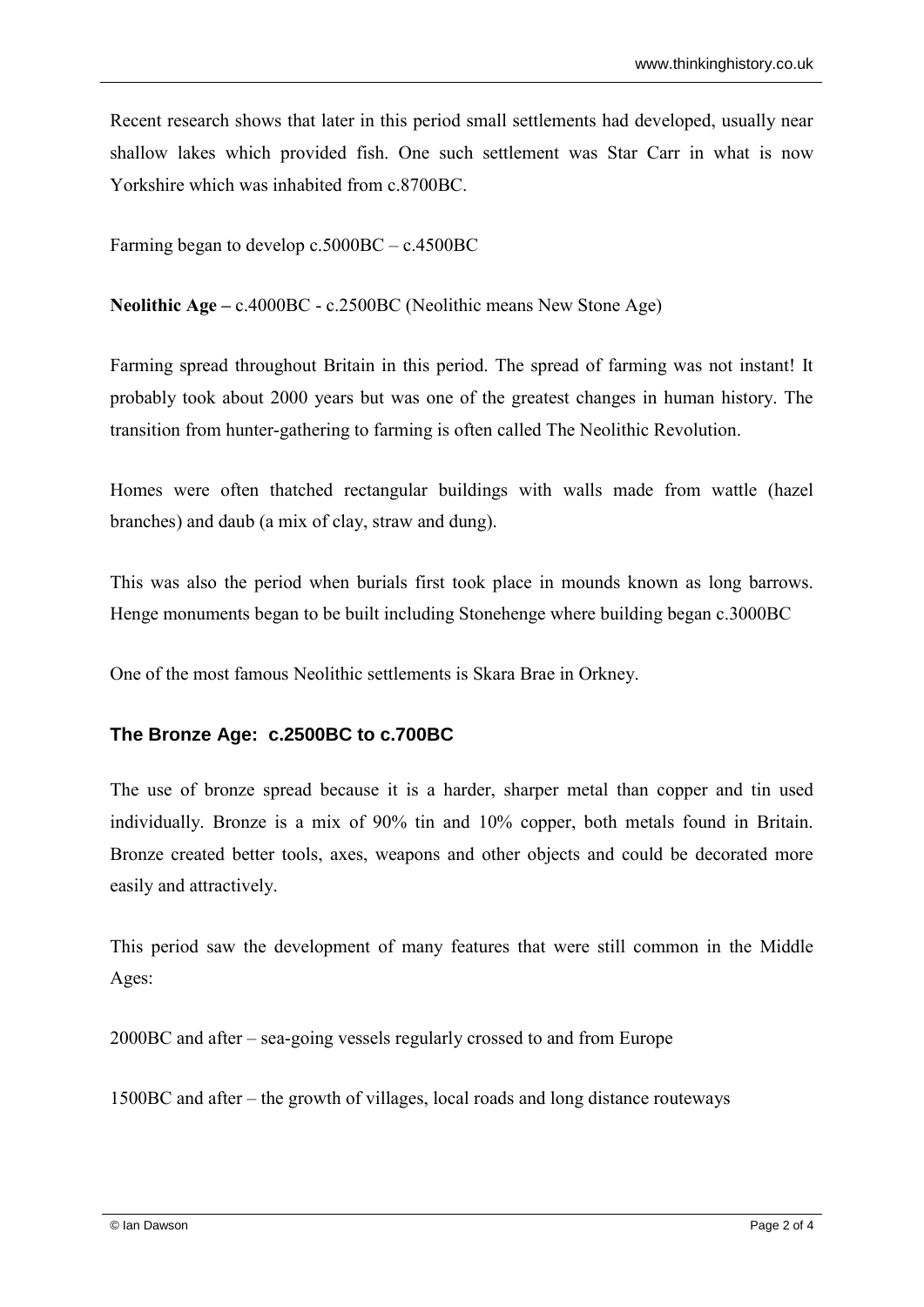Henge monuments continued to be built and used – around 400 henges were built in Britain. Stonehenge continued to be rebuilt and in use c.3000-1500BC.

1200BC and after – hillforts were built to dominate their localities. The word 'fort' can be misleading as it suggests a primarily military function. Their main uses were probably more peaceful, acting as local centres for trade and meetings.

### **The Iron Age: c.700BC onwards**

Iron replaced bronze as the most valued metal because again it created harder, sharper tools and weapons than did bronze.

Hillforts continued to be tribal centres. Many people at this time lived in roundhouses such as those that have been built at Butser Ancient Farm in Hampshire.

The people of Britain had split into a series of regional tribes who dominated their regions, such as the Iceni in East Anglia and the Brigantes in the north of England. Many people in the south and south-east had well-established contacts with the Roman empire before the arrival of Julius Caesar in 55BC – there is evidence of the tribal rulers wearing Roman-style clothes and of coins with Latinised inscriptions. Therefore these people were more likely to welcome more contact with the wealth of the Roman Empire than oppose it.

#### **Websites to build up knowledge and provide resources**

The **BBC website** has a wide-range of clear, informative articles – these links are the entry points to a lot of interesting material:

[http://www.bbc.co.uk/history/ancient/british\\_prehistory/](http://www.bbc.co.uk/history/ancient/british_prehistory/)

[http://www.bbc.co.uk/history/ancient/british\\_prehistory/overview\\_british\\_prehistory\\_01.shtml](http://www.bbc.co.uk/history/ancient/british_prehistory/overview_british_prehistory_01.shtml)

[http://www.bbc.co.uk/history/ancient/british\\_prehistory/overview\\_british\\_prehistory\\_ironage\\_01.shtml](http://www.bbc.co.uk/history/ancient/british_prehistory/overview_british_prehistory_ironage_01.shtml)

*Current Archaeology* magazine has a timeline built around some key sites:

<http://www.archaeology.co.uk/category/specials/the-timeline-of-britain>